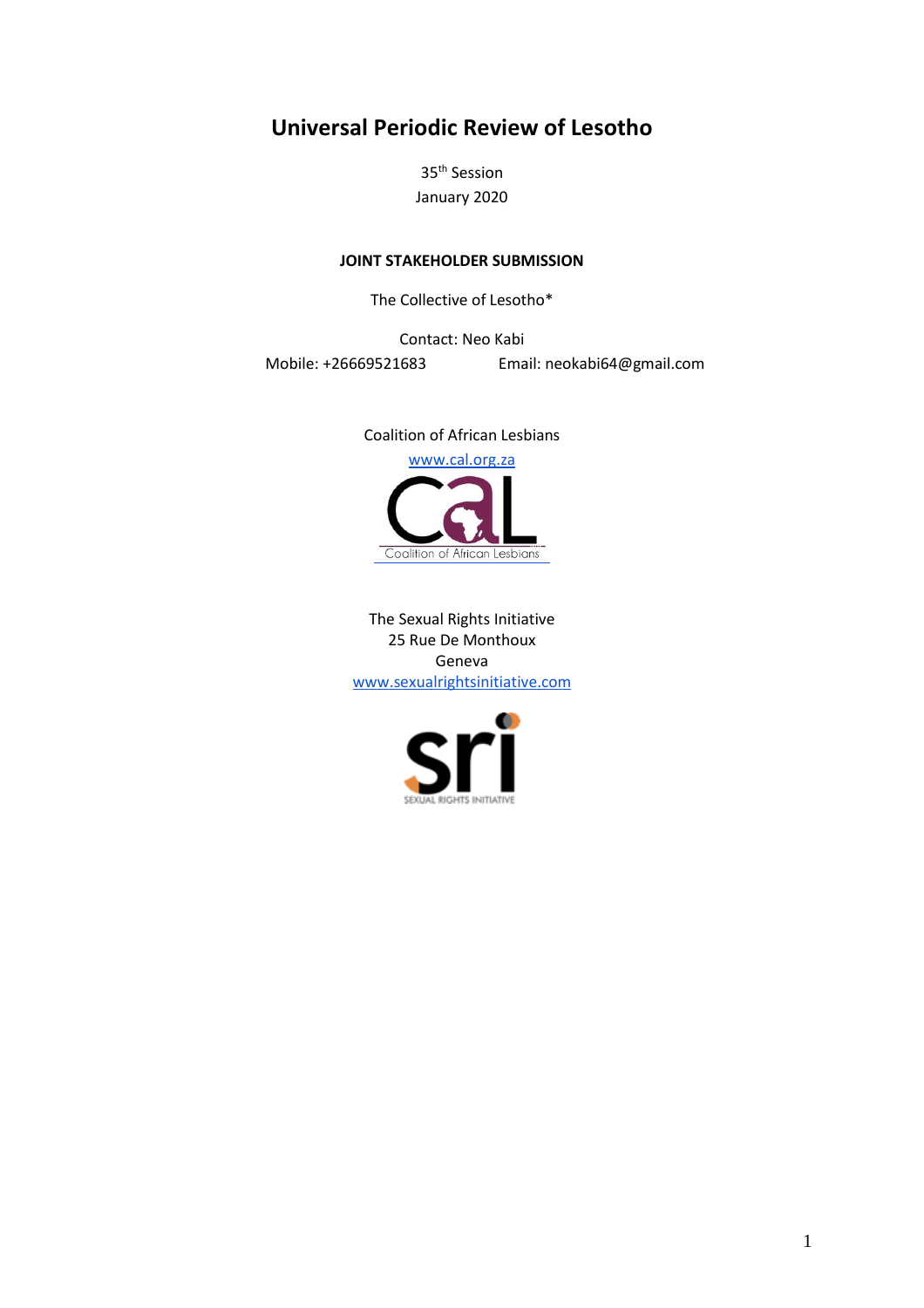**Key Words: criminalisation; same sex sexual conduct; sex work; stigma and discrimination; sexual orientation and gender identity; conservative religious, social and cultural norms and stereotypes; limitations of public health approach; sexual and reproductive health and rights.**

### **Summary**

- 1. This joint submission was written by The Collective of Lesotho comprising representatives of civil society organisations including Rainbow Alliance of Lesotho, Masters of Healing Foundations and Independent Activists with technical support from the Coalition of African Lesbians and Sexual Rights Initiative. The report focuses on the lived experiences of lesbian, gay, bisexual, transgender and intersex persons in Lesotho and identifies human rights violations and protection gaps in the areas of violence, stigma and discrimination and access to health services.
- 2. Lesotho received 60 recommendations relating to sexual and reproductive health and rights during its last Universal Periodic Review. Of these, 45 recommendations were accepted. Implementation of accepted recommendations was reported on in the national mid-term report of March 2018. Among the positive developments reported on, are measures aimed at increasing formal gender equality through law and policy reform, fulfilling international human rights reporting obligations.
- 3. Six of the fifteen recommendations noted by Lesotho related to sexual orientation and gender identity (SOGI) decriminalisation and anti-discrimination measures. Same sex conduct between men is still criminalised under Section 187 (5) of the Criminal Procedure and Evidence Act. While the Penal Code of 2010 criminalises public indecency and not same sex sexual conduct, the absence of a clear and harmonised legal framework leaves room for interpretation and misuse by state and non-state actors.
- 4. Lesotho has however increasingly recognised men who have sex with men (MSM) and LGBTI persons as key populations requiring HIV prevention, treatment and response services. Despite naming LGBTI persons as key populations (i.e. requiring services and information) the actual programming continues to focus primarily on men who have sex with men and to some extent transgender women, excluding lesbians and other women who have sex with women. Even for MSM, it has not translated into positive changes in other spheres of life beyond health services. Indeed, given the criminalisation of same sex conduct between men and the high levels of stigma and discrimination at healthcare services it has not even improved the health outcomes for MSM and transgender persons.
- 5. Little has been done by the state to tackle the pervasive patriarchal and heteronormative beliefs and practices. Instead, Lesotho has used these to justify its reluctance to change discriminatory laws in the area of land inheritance and female chieftainship. Even in the school curriculum, traditional values and morals are given precedence over human rights and while comprehensive sexuality education is in theory incorporated into the curricula, it's left to the teachers how and how much of it they actually deliver in the classroom. The church and the family are two of the other institutions used to police and reinforce rigid gender roles and compulsory heterosexuality.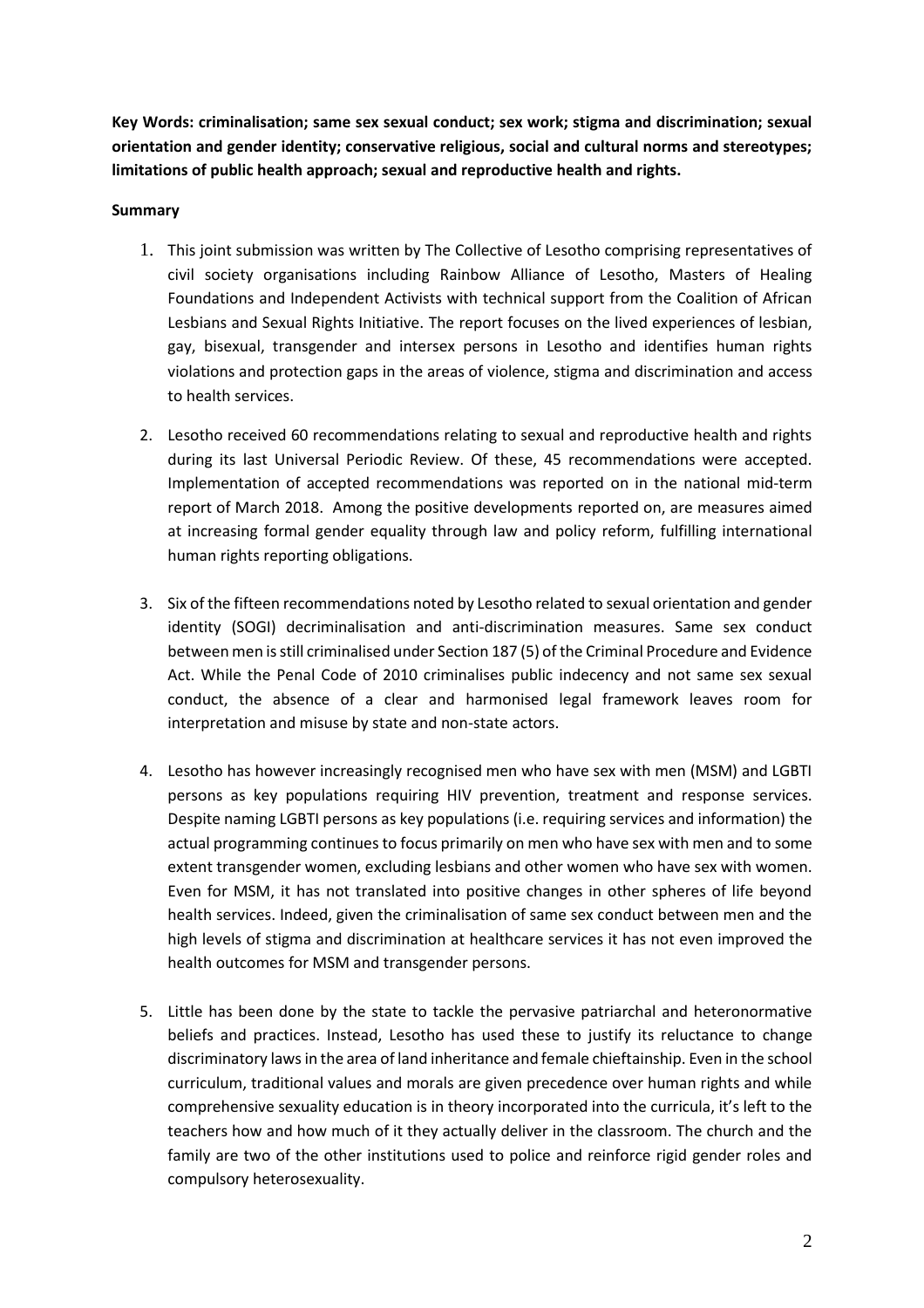6. The impact of the current legal and policy framework combined with patriarchal and heteronormative religious and social beliefs and practices translates into a context that prevents most LGBTI persons from expressing their sexual orientation and gender identity openly for fear of violence, discrimination and stigma. This translates into poor mental, physical, sexual and reproductive health outcomes for LGBTI persons. LGBTI persons are also less likely to report cases of violence and discrimination to police and even when these cases are reported, are less likely to receive support and justice.

#### **THEME ONE: VIOLENCE, DISCRIMINATION AND STIGMA**

Lesotho received and noted six recommendations during its last UPR regarding LGBTI rights of lesbian, gay, bisexual, transgender and intersex (LGBTI) persons and rights relating to sexual orientation and gender identity (SOGI), including:

- Repeal legislation criminalizing the consensual same-sex relations between adults (Canada)
- Make progress towards the protection of LGBTI people, by creating the conditions allowing them to access to basic services in the fields of Health, Work, and Religious Activities, and in addition by eliminating definitely from the Criminal Code Sodomy as a crime. (Chile)

#### **Legal and policy framework**

- 7. The legal framework for same sex sexual conduct remains restrictive and contradictory. *Chapter II of the Lesotho Constitution* makes provision for a number of rights including the right to equality and freedom from discrimination (Section 18), the right to personal liberty (Section 6), the right to respect for private and family life (Section 11), the right to protection from inhumane treatment (Section 8) and the protection of health (Section 27) but does not specifically cite sexual orientation and gender identity as a grounds for non-discrimination. *Section 187 (5) of the Criminal Procedure and Evidence Act* (Act No. 9 of 1981) criminalises same sex conduct, specifically sodomy, between men and allows for arrest without warrant. *The Penal Code of 2010* criminalises public indecency and not same sex sexual conduct.
- 8. As mentioned above, sexual orientation and gender identity is not recognised as a ground for non-discrimination in the Constitution. There are also no other laws that protect against discrimination, hate speech or hate crimes against LGBTI persons in any sphere of life be it in employment, schools and educational facilities, housing and social services or health services.
- 9. While there have been few recorded cases of arrests of persons engaging in consensual same sex conduct under the sodomy law, the existence of the law coupled with lack of awareness of the exact nature of the law, fosters a climate of fear among LGBTI persons and fuels stigma and discrimination against LGBTI persons. The incorrect belief that sodomy laws extend to criminalise all LGBTI identities, also prevents LGBTI persons from reporting cases of violence and discrimination to police for fear that they will face prosecution should they disclose their sexual orientation.

#### **Patriarchal and heteronormative norms and beliefs**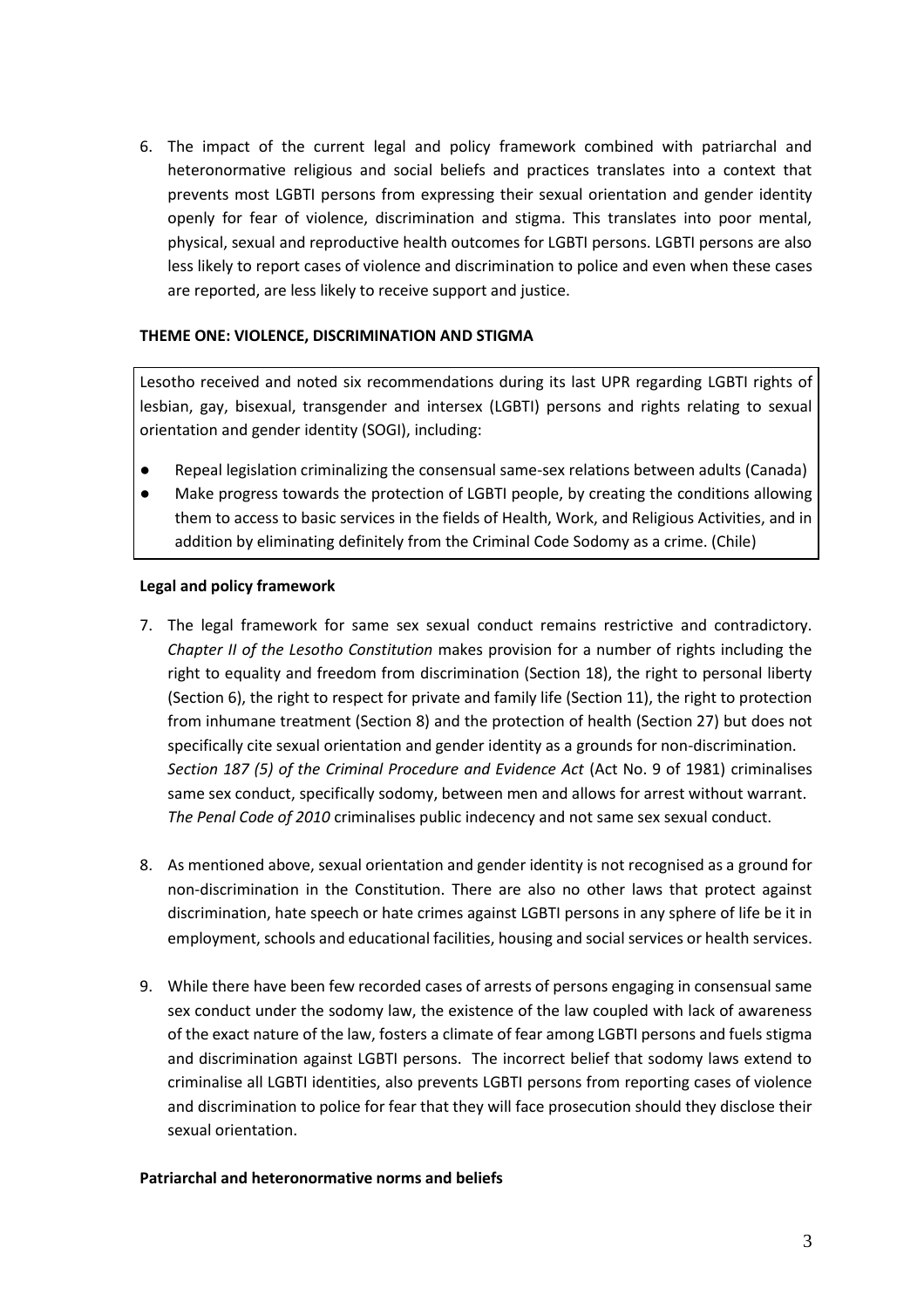- 10. The Church has a powerful role in maintaining gender stereotypes and roles. Given that the overwhelming majority of the population identify as Christian, the Church is an important site for reinforcing and policing gender and sexuality norms. It also has the power to exclude and expel from its membership those seen as not conforming or violating its rules and policies. Exclusion from the Church often leads to, and is compounded by, exclusion and isolation within the community and other social and political spaces and institutions.
- 11. LGBTI led organisations, with the support of church leaders like CCL (Christian Council of Lesotho), have recently been providing talks, workshops and seminars to foster inclusive environments for LGBTI congregants within churches. However, discriminatory perspectives continue to be preached from the pulpit and reinforced by other congregants and these bar LGBTI persons from feeling safe and welcome within their churches, denying them a space to find solace in their spirituality or as part of congregation. Masculine presenting lesbians are told that their preferred attire is immoral and therefore not accepted. Gay men are tole to 'tone down' their 'gayness' because a man has to conform to and perform very traditional notions of (heterosexual) masculinity. For transgender persons who have transitioned, this treatment is even worse. The policing of clothing and mannerisms is carried out by individual church members but also by the church societies who also take it upon themselves to develop and reinforce rules, and to condemn or 'correct' transgression of these rigid gender and sexuality rule.
- 12. Organisations and individuals claiming to be the custodians of tradition and culture in Lesotho are often reported in the media or use social media and other public platforms to reinforce ideas that homosexuality runs counter to Basotho culture<sup>1</sup>. In an interview conducted on an afternoon current affairs show on Radio Lesotho, Minister of Development Planning Tlohelang Aumane was asked if a dual citizen of Lesotho who was legally married to a person of the same sex in another legal jurisdiction would have this marriage recognized in Lesotho replied by saying: "Lesotho mona Lenyalo le Lumelletsoeng Ka Molao le tla lule e le pakeng tsa Monna le Mosali ba Lilemong" which translates to marriage will remain between a man and a woman by law in Lesotho.<sup>2</sup>
- 13. Schools and educational facilities Lesotho adopted the Comprehensive Sexuality Education (CSE) into their curriculum in 2017 in an effort to reduce adolescent and teen pregnancies, reduce misinformation about sexual practices and HIV/AIDS risks. The curriculum includes sexuality, how the biological body works in depth in terms of reproduction, healthy and safe sexual practices and sexual health. However, the subject is being taught by teachers who have only received minimum training and support, which is not CSE specific. For instance, a math teacher will also be given CSE to teach in addition to their existing subject. CSE is still nonexaminable and so not viewed as a serious subject by either the educators or students. The usefulness of the subject for students is also reduced by the conservative, heteronormative manner in which teachers approach the subject.

<sup>&</sup>lt;sup>1</sup> See for instance reported comments by Moletsane Liau in Public Eye News "Being neither a 'he' nor 'she' in Lesotho" available online<https://publiceyenews.com/being-neither-a-he-nor-she-in-lesotho/>

<sup>2</sup> Account presented by Joshua Monkoe.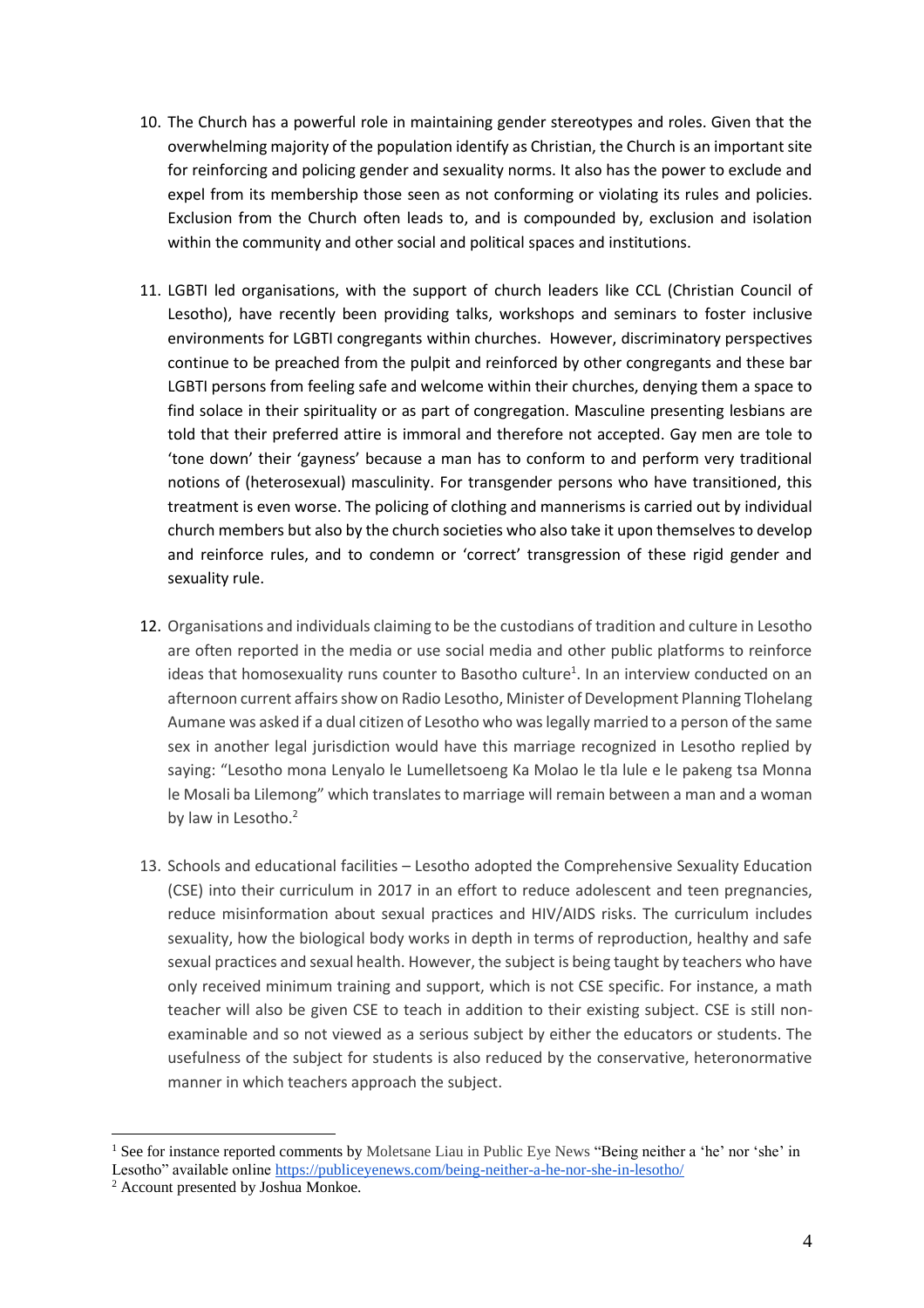- 14. Workplace, employment, policing of dress codes The majority of workplaces, including private companies, apply strict gender dress codes and who do not accept masculine presenting lesbians and transmen (particularly those who are not on hormone treatment and therefore less likely to 'pass') wearing "men's clothing", short haircuts. Similarly, gay men and transwomen wearing make-up and wigs these expressions of self are highly frowned upon in the work environment.
- 15. Discrimination and violence from family members Basotho families consider marriage to be the success of the family. Daughters are groomed for marriage. Boys are trained to be a man from young age to learn how to provide, to be the "head of the household" and this is shown by being aggressive and "macho". If children or young person displays behaviour or characteristics associated with other genders (daughters "seeking to be men" or boys being "sissies" - a derogatory word for feminine men) families interpret this as their having failed them. This will be seen as an embarrassment to the entire family and these children and young persons may be disowned and thrown out of the house and forced to live on the streets.
- 16. Intimate partner violence while little data and research exists, there is anecdotal evidence to suggest that the incidence of intimate partner violence in same sex relationships is high. The absence of support services for those experiencing this violence, coupled with absence of family support often means that these individuals remain in these abusive relationships. Most of the services set up to respond to domestic violence in Lesotho are geared for heterosexual relationships and do not provide services for LGBTI persons.
- 17. The legal ambiguity in relation to same sex conduct, the government's silence and so-called 'neutral position' in matters of LGBTI rights, coupled with dominant patriarchal and heteronormative norms, leaves legal and social loopholes for homophobic state and non-state actors to exploit and use against LGBTI persons making them vulnerable to violence, harassment and discrimination in all avenues of life.

## **THEME TWO: ACCESS TO HEALTH SERVICES**

#### **HIV prevention, treatment and response and 'key populations'**

18. Lesotho has the world's second highest recorded HIV prevalence rate. Significant national and international resources have been allocated to preventing and responding to the HIV crisis. One of the strategies adopted by Lesotho in addressing HIV has been to adopt a key populations approach as one way of preventing new infections. While Lesotho has at times interpreted key populations to include groups other than UNAIDS defined key populations, they have nevertheless included LGBTI persons as key populations requiring access to HIV services.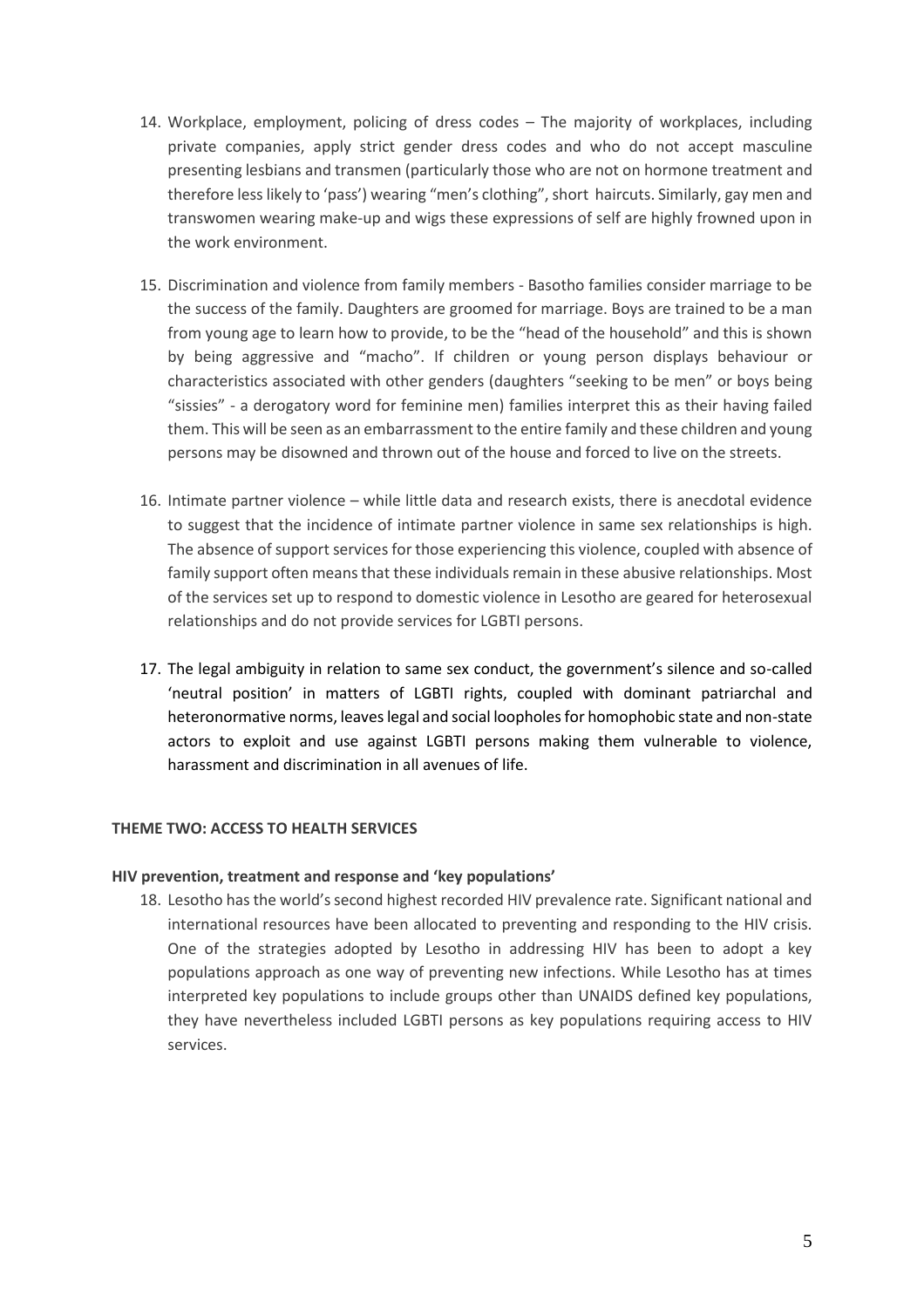*Lesotho's National Health Strategic Plan (2017 - 2022)* names key populations with high HIV prevalence to include female sex workers (FSWs), men who have sex with men (MSM), migrant and factory workers and transgender persons<sup>3</sup>.

*Lesotho's HIV Strategic Plan (2018 - 2023)* states "self and external stigma and discrimination including by health providers and duty bearers such as police expose MSM to further abuse and makes some hide their sexual orientation, thereby missing critical knowledge and service packages"<sup>4</sup> . It goes on to state that "There is a hostile legal environment wherein sex work and sodomy between males are penalised, and laws have yet to be changed (notably the Criminal Prosecution Act) to create an enabling policy and legal environment."<sup>5</sup>

- 19. In February 2019 the Minister of Health in the National Budget Speech <sup>6</sup>issued a call for increasing the Health sector budget to fulfil issues of "Key Populations" more specifically the LGBTI community, people living with disabilities etc.
- 20. In a separate incident, Moshoeshoe Fako for the Parliamentarian Social Cluster Portfolio Committee ensuring we leave no one behind, said, "*We are now aware of that everyone has rights, including sex workers & LGBTI (Lesbian, Gay, Bisexual, Transgender, Intersexual people*)". <sup>7</sup>
- 21. While the policies may name at least some members of the LGBTI population MSM and transgender persons - the implementation of these policies has been poor and inconsistent and has not translated into improved access to health services for these individuals.
- 22. Data collection on key populations remains weak and insufficient. The HIV Strategic Plan acknowledges that the lack of information and data about transgender persons is a serious challenge and for this reason subsumes this group under the strategies and actions undertaken for the MSM population. While statistics on HIV prevalence among women who have sex with women were included in earlier HIV strategies and on this basis were also included as a key population or a population at risk, in subsequent and current strategies there is no data available for this group. On this basis, WSW have also been excluded from the strategic plan altogether.
- 23. There is also limited research on MSMs and therefore little knowledge of the impact of the HIV/AIDs pandemic in this population. Studies show that it has grown to 32.9% in the last 10 years.<sup>8</sup> Many respondents in the urban regions have experienced tremendous stigma, human

 $\overline{a}$ 

<sup>3</sup> Accessed [https://www.childrenandaids.org/sites/default/files/2018-](https://www.childrenandaids.org/sites/default/files/2018-05/Lesotho_Nat%20Health%20Strat%20Plan_2017-2022.pdf)

[<sup>05/</sup>Lesotho\\_Nat%20Health%20Strat%20Plan\\_2017-2022.pdf](https://www.childrenandaids.org/sites/default/files/2018-05/Lesotho_Nat%20Health%20Strat%20Plan_2017-2022.pdf)

<sup>4</sup> Accessed<http://nac.org.ls/wp-content/uploads/2019/06/Lesotho-HIV-Strategic-Plan-2018-2023.pdf>

<sup>5</sup> Ibid p28

 $6$  Budget speech to the parliament of Lesotho for the 2019/2020 fiscal year. 12<sup>th</sup> March 2019

<sup>7</sup> Accessed<https://allafrica.com/stories/201907010767.html>

<sup>8</sup> <https://www.avert.org/professionals/hiv-around-world/sub-saharan-africa/lesotho>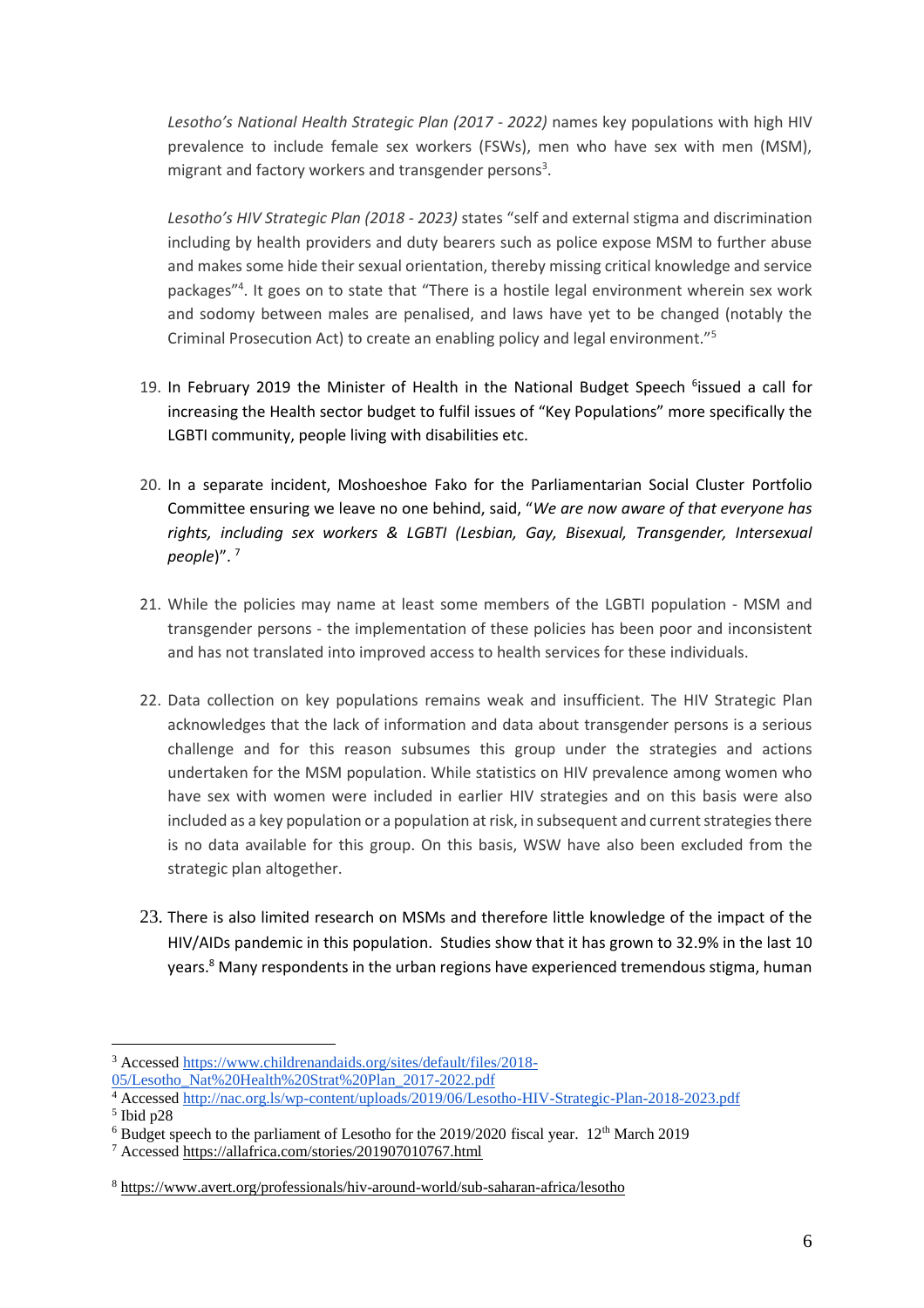rights abuses, particularly verbal abuse. This furthers the fear and reluctance by MSM to access health services.

24. There has also been a failure to adequately roll out HIV prevention services to incarcerated persons. This is despite findings in Ombudsman Sekara Mafisa's study (2016) on prisons and the recommendation that incarcerated persons should be given condoms because they were dying in the masse with illnesses related to HIV/AIDS.<sup>9</sup> Maseru Central Prison's rehabilitation officer Moliehi Mokoteli said there was no law in Lesotho that permitted homosexuality, making Sodomy illegal. Mokoteli is quoted saying they could "not give them condoms because that would mean we condone sodomy, but at the same time they are dying." Asked if they ever consider masturbation as an alternative, while counselling inmates, Mokoteli said "that is very immoral".

## **Discriminatory attitudes and behaviour among healthcare providers**

- 25. The state has not done enough to ensure that healthcare providers are adequately trained and supervised in providing health services and information to LGBTI persons in a nondiscriminatory, rights-based manner. This has meant that LGBTI organisations have taken up the responsibility of the state to provide this training, despite the hostile legal situation in the country. While these trainings have proved effective in increasing information base of providers and decreasing stigma and discrimination, the trainings are not mandatory and only reach a small number of the overall public health workforce.
- 26. Most healthcare providers attitudes towards LGBTI persons seeking health services remain very judgmental – reports from members of LGBTI communities report having been asked irrelevant and discriminatory questions, have been mocked, called names and in some instances simply ignored and dismissed from receiving any services whatsoever. Other examples provided by members of the LGBTI communities for the purposes of this report, include:

Healthcare providers at their own discretion calling their colleagues (without the client or patient's consent and about issues not relevant to the client or patient's presenting issue) to either discuss how to assist the client or patient as a group while ridiculing them by bringing religion and or other conservative beliefs about homosexuality. In some instances, healthcare providers will cite conscientious objection or their job description as the reason for refusing to provide services to LGBTI persons.

27. LGBTI persons seeking services have also been required to disclose very private (and irrelevant) information to healthcare providers in order to access services. For example, they are asked to explain their sexual activity and how they have sex sometimes they are told to bring their partner(s) before they can be assistance.

# **HIV prophylaxis and safer sex materials and information not available for women who have sex with women**

 $\overline{a}$ 

<sup>9</sup> <https://www.thepost.co.ls/local-news/the-scourge-of-sodomy/>